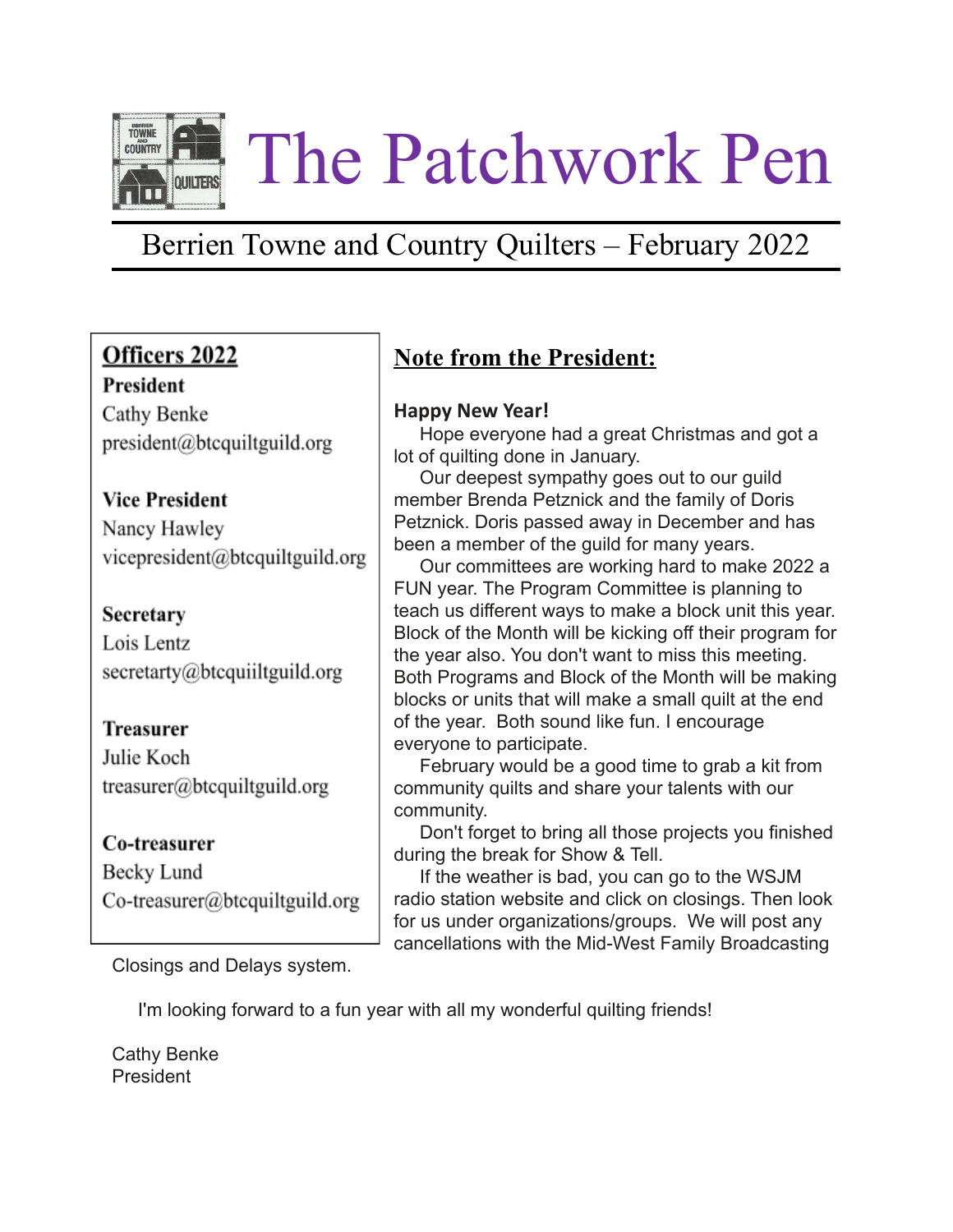# **Program Committee**

### **Tool Box - Own Your Own**

This year we are going to play in our very own "toolboxes". Come "fly" with us to squarely "patch up" our techniques. We will be "stripping" while watching the "hourglass" and hopscotching "half square triangles" to the finish. You will "Flip" over this year!

A variety of techniques will be demonstrated each month giving you options to make units for blocks. Join us in discovering tips and techniques while seeing quilts our members made.

Think about a quilt you would like to make by gathering pictures, patterns, and ideas. With this in mind begin to build your Tool Box now by gathering 3-5 yards of coordinating fabric. If you would like to make a larger quilt please plan your fabric quantity accordingly.

We suggest your project includes some or all of the units we will be discussing throughout 2022. Your project could be a panel, a row by row, a medallion, table runner, or a small wall hanging. It's your project, make what you like.

Month 1 "The 2022 Tool Box Project!" We will be discussing what to put in your Tool Box, showing you what each committee member put in her box, and discuss types of fabric. Month 2 Strips Month 3 4-Patch Month 4 Half Square Triangles (HST)

| Month 5 | <b>Flying Geese</b>        |
|---------|----------------------------|
| Month 6 | Hourglass                  |
| Month 7 | Flippy Corners & Finishing |
| Touches |                            |
| Month 8 | 2022 Reveal!               |

We are leaving a couple of months open for speakers to be filled in throughout the year.

Name Tags will be highly recommended this year so we can get to know each other. Paper and pencil are a must to bring. You will want to take notes of tips and techniques.

### **"Member Spotlight"**

This year we will spotlight one guild member each month. Join us to learn a little bit about our fellow guild members and see a couple of quilts. This month's we will welcome Chris Andrews.

## **Our February Vendor**

We would like to welcome The Quilted Oak Leaf (53480 Glenwood Road, Dowagiac MI 49047) to our February guild meeting. Julie will have a great selection of fabric and panels for sale. I'm sure everyone has been busy with their projects this cold January, come prepared to replenish your stash! As a courtesy to our guest vendor, please do not bring items to the February meeting for the free table.

## **February Member Birthdays:**

| 2/3  |
|------|
| 2/5  |
| 2/23 |
| 2/28 |
|      |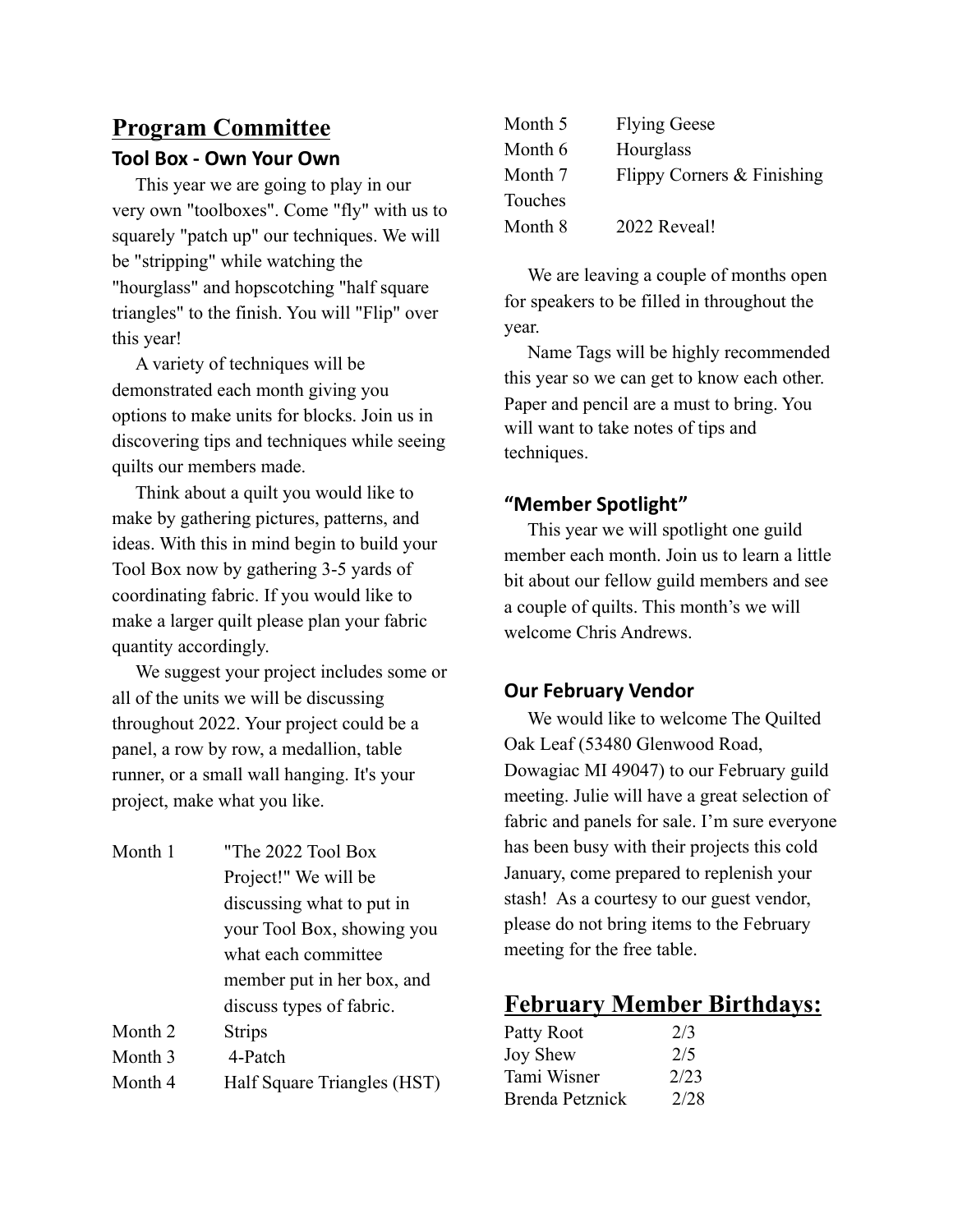|                         |                       |                                    |             | Member<br><b>Binders</b> |
|-------------------------|-----------------------|------------------------------------|-------------|--------------------------|
|                         |                       | BERRIEN TOWNE AND COUNTRY QUILTERS |             | Miscella<br>Equipm       |
|                         | 2022 Budget           |                                    |             |                          |
|                         |                       |                                    |             | Newslet                  |
|                         | 2022<br><b>Budget</b> | 2021 Actual                        | 2021 Budget | Policies<br>Proced       |
|                         |                       |                                    |             | Prograr                  |
| Advertising             | \$0.00                | \$0.00                             | \$0.00      |                          |
| Block of the<br>Month   | \$50.00               | \$0.00                             | \$0.00      | Quilt Sh                 |
|                         |                       |                                    |             |                          |
| <b>Bus Trips</b>        | \$0.00                | \$0.00                             | \$0.00      | Quilt Sh                 |
|                         |                       |                                    |             | 2022 R                   |
| <b>Community Quilts</b> | \$150.00              | \$121.86                           | \$125.00    |                          |
| Door Prizes             | \$0.00                | \$0.00                             | \$0.00      | Retreat                  |
|                         |                       |                                    |             |                          |
| Fabric of the<br>Month  | \$0.00                | \$0.00                             | \$0.00      | Sewing                   |
|                         |                       |                                    |             | Speake<br>Worksh         |
| Fundraising             | \$0.00                | \$0.00                             | \$0.00      |                          |
|                         |                       |                                    |             | Storage                  |
| Golden Thimble          | \$0.00                | \$0.00                             | \$25.00     | Future :<br>Fund**       |
| Hall Rental*            | \$900.00              | \$278.32                           | \$350.00    |                          |
|                         |                       |                                    |             | Sunshin<br>Shadow        |
| Historian               | \$0.00                | \$0.00                             | \$25.00     |                          |
|                         |                       |                                    |             | Vendors                  |
| Hospitality             | \$0.00                | \$0.00                             | \$0.00      |                          |
| Banquet                 | \$0.00                | \$0.00                             | \$0.00      | Web Site                 |
|                         |                       |                                    |             | Youth F<br>Prizes        |
| Library                 | \$50.00               | \$45.60                            | \$60.00     |                          |
|                         |                       |                                    |             |                          |

| Membership /<br><b>Binders</b>  | \$150.00   | \$0.00     | \$50.00    |
|---------------------------------|------------|------------|------------|
|                                 |            |            |            |
| Miscellaneous/<br>Equipment     | \$0.00     | \$34.98    | \$100.00   |
|                                 |            |            |            |
| Newsletter                      | \$300.00   | \$394.36   | \$500.00   |
| Policies &<br>Procedures        | \$0.00     | \$0.00     | \$0.00     |
|                                 |            |            |            |
| Programs                        | \$500.00   | \$0.00     | \$600.00   |
| Quilt Show 2020                 | \$0.00     | \$1,083.00 | \$1,000.00 |
|                                 |            |            |            |
| Quilt Show 2022                 | \$2,000.00 |            |            |
|                                 |            |            |            |
| 2022 Raffle Quilt               | \$0.00     | \$0.00     | \$0.00     |
|                                 |            |            |            |
| Retreats                        | \$0.00     | \$442.00   | \$97.00    |
| Sewing Days                     | \$0.00     | \$0.00     | \$25.00    |
| Speakers/                       |            |            |            |
| Workshops                       | \$1,000.00 | \$0.00     | \$0.00     |
| Storage Unit***                 | \$660.00   |            |            |
| <b>Future Speaker</b><br>Fund** | \$0.00     | \$0.00     | \$4,450.00 |
|                                 |            |            |            |
| Sunshine &<br>Shadow            | \$15.00    | \$11.00    | \$25.00    |
|                                 |            |            |            |
| Vendors                         | \$0.00     | \$0.00     | \$0.00     |
| Web Site                        | \$125.00   | \$119.88   | \$150.00   |
|                                 |            |            |            |
| Youth Fair<br>Prizes            | \$150.00   | \$150.00   | \$150.00   |
|                                 |            |            |            |
| Officers -                      |            |            |            |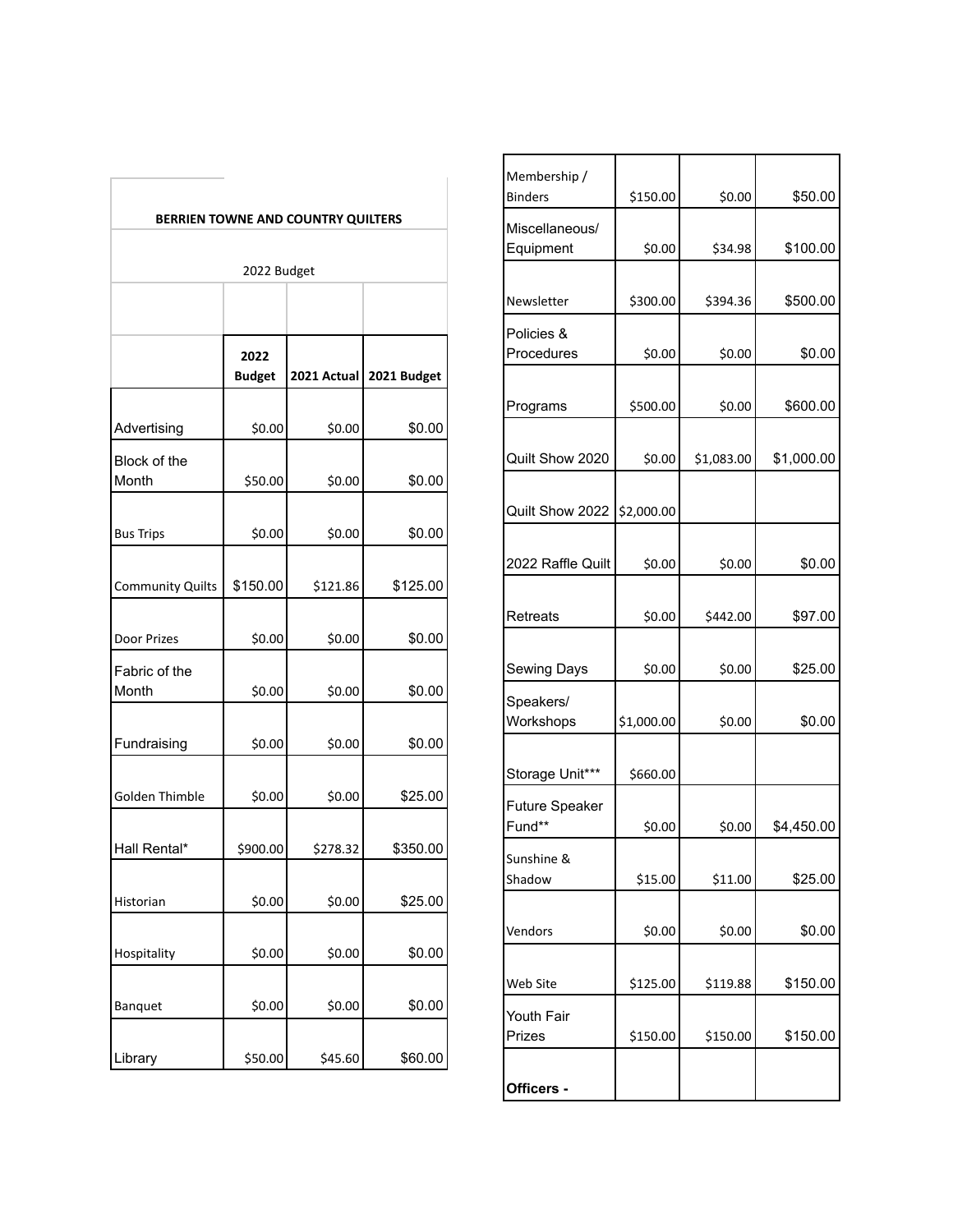| President             | \$25.00    | \$0.00     | \$0.00     |
|-----------------------|------------|------------|------------|
|                       |            |            |            |
| <b>Vice President</b> | \$0.00     | \$0.00     | \$0.00     |
|                       |            |            |            |
| Secretary             | \$0.00     | \$0.00     | \$0.00     |
| Treasurer / Asst      |            |            |            |
| Treasurer             | \$100.00   | \$0.00     | \$100.00   |
|                       |            |            |            |
| <b>Total</b>          | \$6,175.00 | \$2,681.00 | \$7,832.00 |

Budget Notes:

\* 2-month credit from last year. Hall Rental is 8 months @\$100, plus \$10 cleaning for 10 month

\*\* Future Speaker Fund - 2021 balance of 4,450.00 + 341.00 Fundraising Basket= 4,791.00

At board meeting it was decided not to add the 1,250 this year.

\*\*\* New storage unit is \$56 a month (\$4 discount if paid full year, January prorated at \$28)

thru Dec 31st 56x 11= 616 plus January \$28 and \$10 lock charge= \$654.00

### **Berrien Towne & Country Quilters Guild Meeting November 11, 2021**

Barb Manning called the business meeting to order at 7:01 PM with approximately 50 people present. There were 2 amendments to the October minutes, Jan Sanders won a raffle basket and the \$20 gift card donated is for Corner Curves. Sara Lawrick made a motion to approve the amended October guild meeting minutes, seconded by Linda Woods. M/C.

Kathy Brown made a motion to approve the Treasurer report posted in the November newsletter; Gwen Jones seconded M/C.

**Policy and Procedures** – Barb introduced the revised Policy and Procedures that the Board approved at their November 1 meeting. Changes include:

• Copies of contracts should be given to the President and Treasurer.

- All cash transactions over \$25 will have a triple receipt.
- All monies are to be turned into the treasurer within 30 days of receipt.
- Participants will pay the same amount to attend a guild function.
- Committee activities are to stay within budget.
- Term limits on chairman positions shall be 3 years; the board has the authority to approve a 2-year extension no more than 2 times.
- Donated raffle quilts may be submitted for approval.
- Membership not participating in the quilt show have to pay-has been removed.
- Speakers chair coordinated any self-funded workshops the speaker leads.
- Vendors: the chairperson coordinated vendors for the quilt show & build meetings. The new Polic and Procedures will be posted on the website.

Kathy and Barb thanked all of the current chairs.

**Golden Thimble** 2021 winner is Jane Rush, congratulations.

**Quilt Show** – Denise Tackett provided an update. New this year is participants can sell their quilts they enter. The Box Factory charges 30% of sales and covers taxes. There may be an opening reception on Friday evening. The silent auction has not picked a charity yet, it was suggested it could be a fundraiser for the guild since our money is very low. They will not be able to have many large quilts in the show due to space limitations. Keep this in mind when working on your entries. There will be a challenge this year, must be original design, details to follow. Maxine Wantuch is working on vendors for the show. There is no theme or name of the show yet.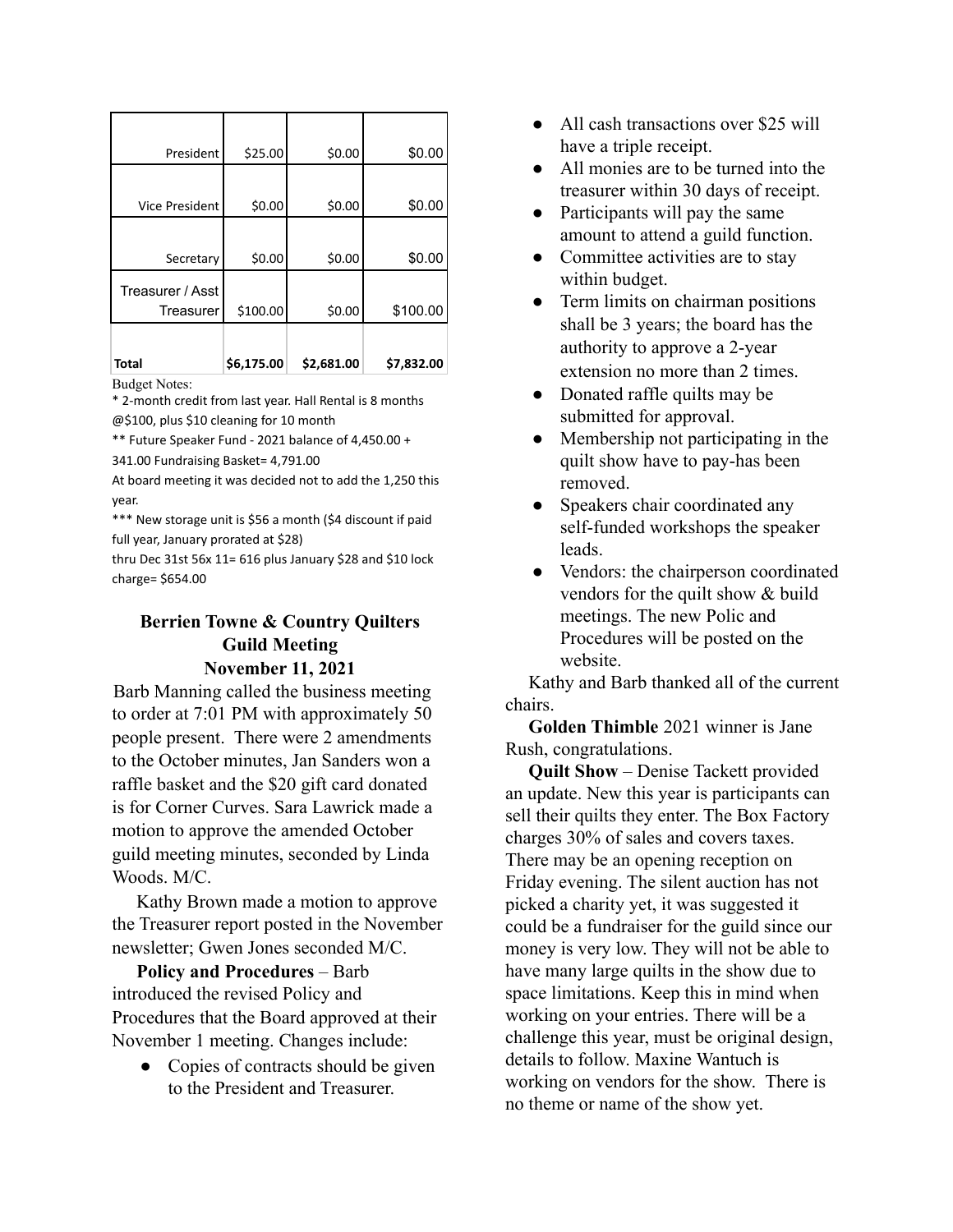Free table at guild meetings: if you brought something and it is not taken please take it home with you. All items left will be thrown away if not taken.

Cathy Benke is the 2022 president. Cathy is asking for people to volunteer to chair the following committees: librarian, community quilt helper, retreats, sew day, fabric of the month, and bus trips. Hospitality will not be filled due to Covid. Door prizes will not be filled due to low funds.

The 2022 programs committee did a little skit to tease members of what is to come in 2022. They have a fun and exciting year planned.

Cathy has scheduled a 2022 board meeting on December  $7<sup>th</sup>$ , 6:00 pm at the Bridgman Library.

Barb and Kathy were presented with fat quarters from the guild as a thank you along with flowers. Library – Marilyn Herrman reported there are 541 books in our library. 75 books were donated from Laura Williams estate as well as several from Gail Polk a couple of years ago. There is a listing by title and another by the author to make it easy to search for a book you may be looking for.

The meeting was adjourned at 7:37 pm. Motion made by Denise Tackett, seconded by Jane Rush. M/C The raffle baskets were won by Jan Sanders and Nicole Rimes we made \$34 tonight. Nicole Rimes presented tonight's Program on embellishments. The gift certificate from Corner Curves was won by Nancy Zebel. Show and Tell was wonderful again tonight.

Respectfully submitted, Cindy Shepherd, Secretary

#### **Berrien Towne & Country Quilters Board Meeting Minutes November 1, 2021**

Members Present:

Barb Manning, Kathy Martus, Cindy Shepherd, Marcia McCavit, Marilyn Herrman, Maxine Wantuch, Nancy Hawley, Jackie Harris, Chris Andrews, Judy Weingart, Annette Wright, Kathy Phipps, Jane Rush, Michelle Tuller, Lois Lentz, and Bekki Lund.

Barb Manning called the meeting to order at 6:00 PM.

Meeting Minutes: Maxine Wantuch made a motion to approve the August 30, 2021 Board meeting minutes were amended. Seconded by Marilyn Herrman. M/C with one abstain.

**Retreats:** Barb Manning contacted Eric at the Marriott; they will not refund our \$750 deposit. It will be applied toward the next retreat. No date has been reserved. Going forward we may not want to reserve venues a year out. The guild has placed a \$750 deposit for a retreat in Shipshewana in spring 2022.

**Storage Unit Insurance:** the storage unit cost is \$79 per month with an additional \$12 for insurance. We are under contract and paid thru Feb 17, 2022. Jane Rush has not looked into other storage facilities and suggests we wait till the contract nears expiration. Jane suggests the storage unit expense stand alone and not be under the Quilt Show expenses. She suggests a listing of fixed expenses be at the top of the budget each year. The storage unit is one of our fixed expenses.

**Committee Chairs**: Jane Rush reviewed the listing of committee chairs to determine which committees are not required. The required committees will be focused to fill the chair.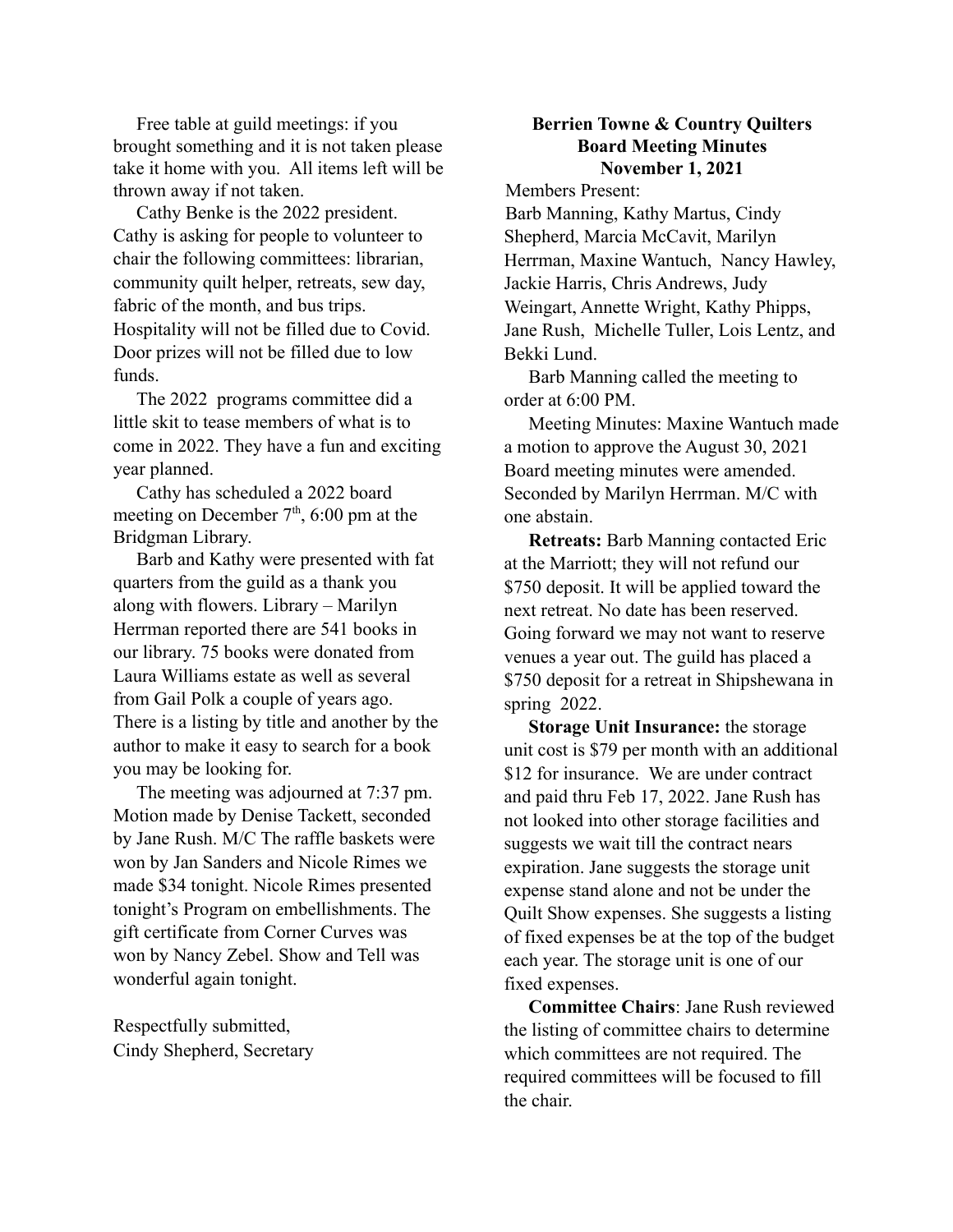Non-required committees are block of the month, bus trips, community quilts, door prizes, greeter, possibly historian, sew days, vendors. Required committees are fundraising, golden thimble, librarian, membership, membership book, newsletter, policy and procedure, program, retreat, speaker, sunshine and shadow, and website.

**Quilt Show**: Jane has filled most of the chairs for the quilt show, she still needs admission. They had their first meeting last week and gave minutes to the presidents. July 14-17 is the dates. The Box Factory is open Thursdays 10-6, Friday thru Sunday 12-4. Quilt show hours need to be determined soon. Should we have an opening reception and cash bar? The Box Factory keeps 30% of ticket sales. The raffle quilt has been donated by Julie Koch. Barb Manning has volunteered to chair ticket sales. Kathy Phipps has volunteered to chair the silent auction. A charity has not been determined yet. The Box Factory is willing to run our boutique at the cost of 30% of the sales. We do not have a boutique chair yet. There will be no viewer's choice ribbon this year. There will be a new category for art quilts. Jane is looking for a Box Factory artist to judge. They will have a small quilt of valor presentation during the quilt show.

**Policy and Procedure Changes:** The committee reviewed the proposed changes. There was controversy and discussion over these changes:

- Officers & Board Meetings: the second to the last bullet should reflect the same verbiage as the Articles of Association.
- Financials: last bullet states all participants will pay the same amount to attend a guild function. There was much discussion about

committees not being able to participate but still having to pay as well as how we can justify this if ever audited. Several people were very concerned about adding this statement.

- Again it was brought up the word "should" not be used in the Policy anywhere. That word will be changed to a stronger word throughout the document.
- Committee Activities: the second bullet removes the word "records." There is concern nothing will be in writing to pass on to the next chair.
- Committee Activities: the last bullet gives term limits to all committee chairs. In the past current chairs were asked if they wanted to continue, the policy committee is looking for a new approach. It could be difficult for the speaker chair. There was a lot of conversation over this.
- Committee Activities: the fourth bullet was changed to annual reports. After discussion, it should be left quarterly.

Marcia McCavit made a motion to approve the revised Policy and Procedures, seconded by Maxine Wantuch. Nine yes, four opposed, and one abstain. Two members present are on the 2022 board and do not have a vote tonight. The Articles of Association that was approved at the October guild meeting states at the bottom it was approved in September. This needs to be changed to October.

Respectfully submitted as amended December 1, 2021 Cindy Shepherd, Secretary **Note:** these minutes do not document the last 10 minutes of the meeting.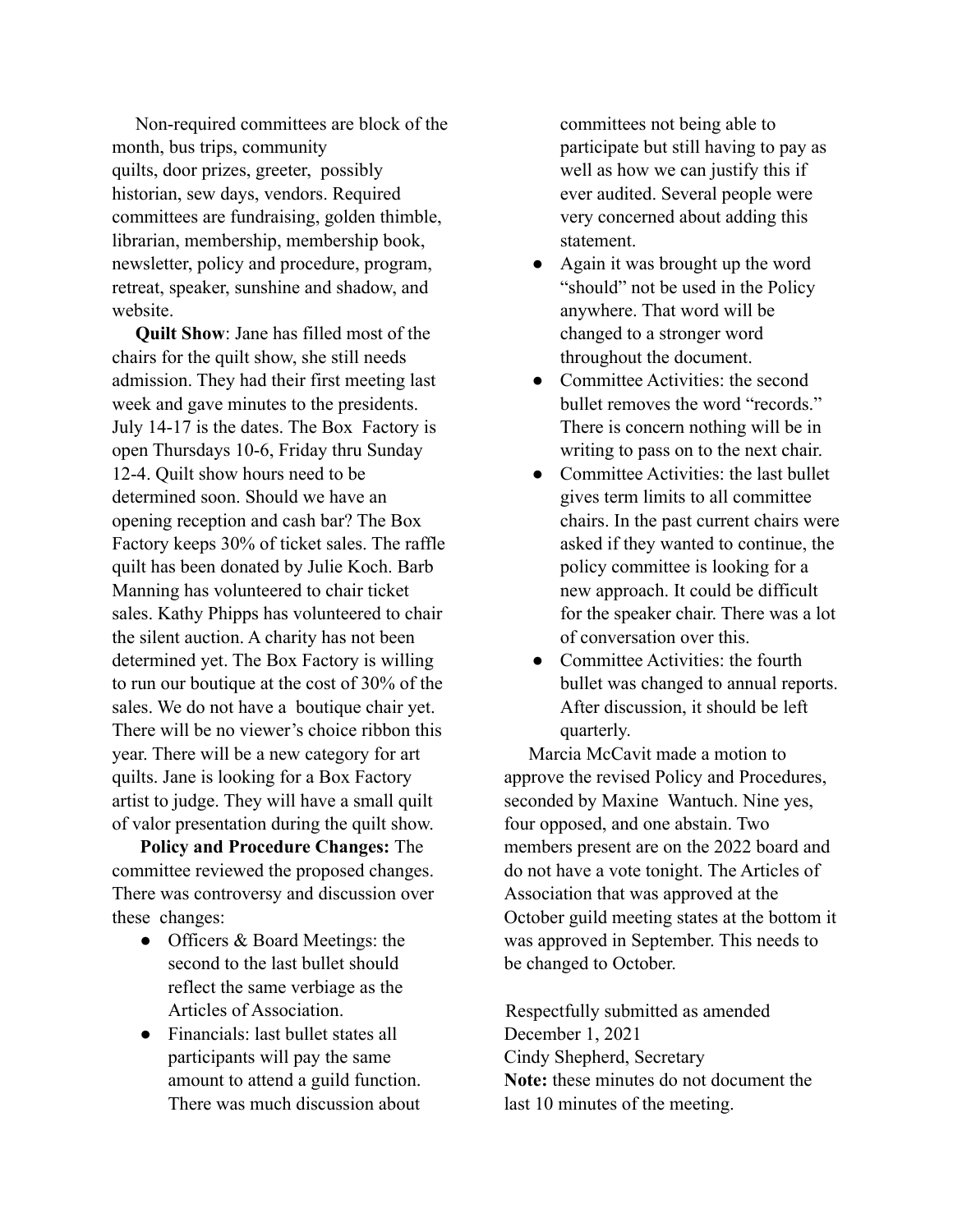| <b>Berrien Towne</b>   |          |                                 |              |
|------------------------|----------|---------------------------------|--------------|
| and Country            |          |                                 | November 30, |
| <b>Quilters</b>        |          | <b>Treasurer's Report</b>       | 2021         |
|                        |          | <b>Beginning Cash Flow</b>      |              |
|                        |          | <b>Balance</b>                  | \$9,932.06   |
| lncome:                |          |                                 |              |
| Raffle Basket          |          | \$34.00                         |              |
| <b>Membership Dues</b> |          | \$180.00                        |              |
|                        |          | Total Monthly Income            | \$214.00     |
| <b>Expenses:</b>       |          |                                 |              |
|                        | Cleaning |                                 |              |
| Hall Rental            | Fee      | \$20.00                         |              |
| Newsletter             | Printing | \$42.00                         |              |
|                        |          | Total Monthly Expenses          | \$ (62.00)   |
|                        |          | <b>Ending Cash Flow Balance</b> | \$10,084.06  |

| <b>Berrien Towne</b> |                  |                            |                   |
|----------------------|------------------|----------------------------|-------------------|
| and Country          |                  |                            |                   |
| <b>Quilters</b>      |                  | <b>Treasurer's Report</b>  | December 31, 2021 |
|                      |                  | <b>Beginning Cash Flow</b> |                   |
|                      |                  | <b>Balance</b>             | \$10,084.06       |
| lIncome:             |                  |                            |                   |
|                      |                  | Total Monthly Income       | \$ -∣             |
| <b>Expenses:</b>     |                  |                            |                   |
| Storage Rental       | <b>Insurance</b> | \$60.00                    |                   |
|                      |                  | Total Monthly Expenses     | \$ (60.00)        |
|                      |                  | <b>Ending Cash Flow</b>    |                   |
|                      |                  | <b>Balance</b>             | \$10,024.06       |